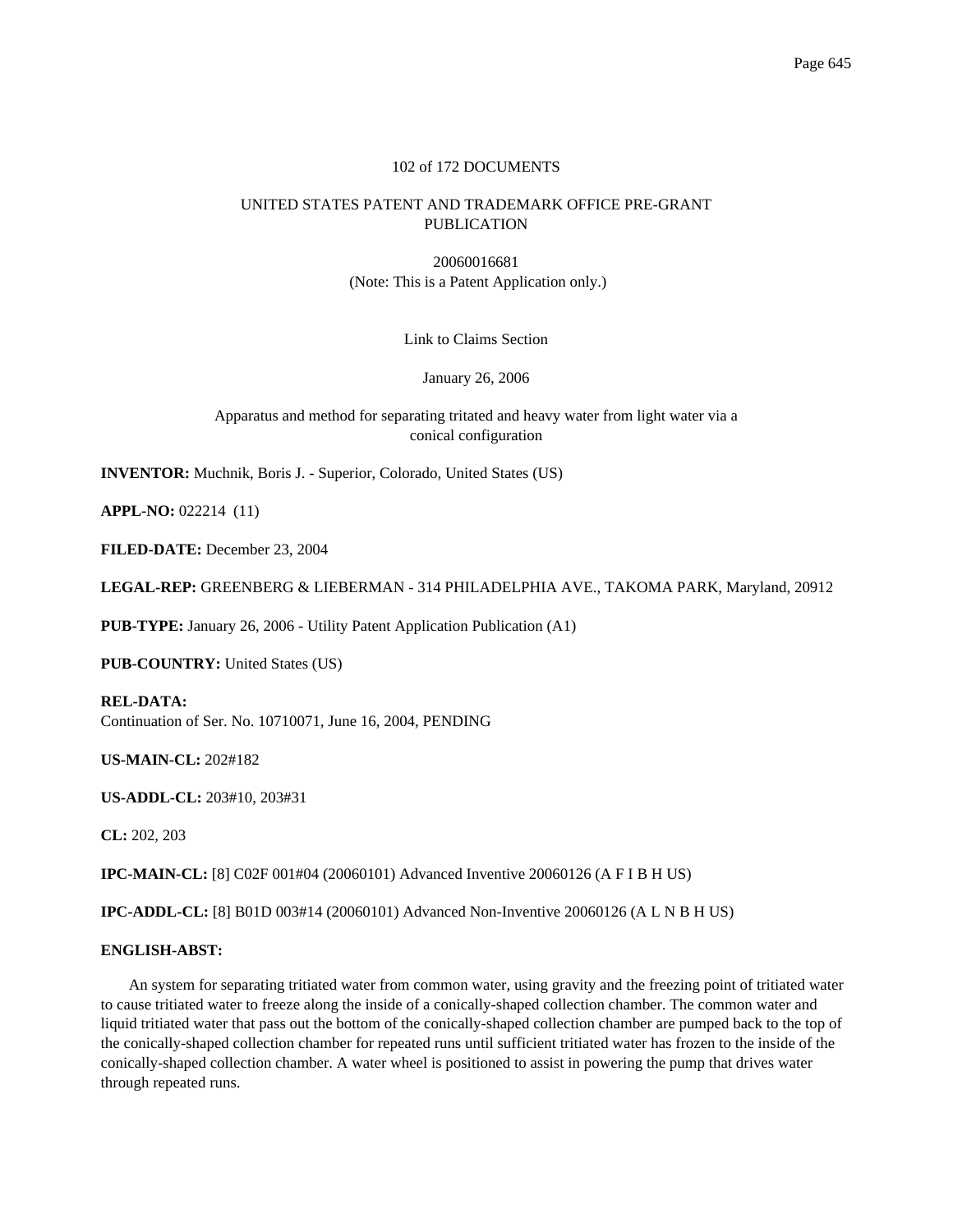#### **NO-OF-CLAIMS:** 1

### **NO-DRWNG-PP:** 2

### **SUMMARY:**

#### FIELD OF THE INVENTION

[0001] An apparatus and method for separating tritiated water (HTO) and/or heavy water (D2O) from light water (H2O). Water contaminated with tritium is produced as a by-product of nuclear power plants and is a substantial problem due to the detrimental affects of tritiated water on living organisms and the environment. The method of separation prescribed herein is intended to reduce the concentration of tritiated water in a volume of contaminated light water rather than fully separating the tritiated water from the light water.

### BACKGROUND OF THE INVENTION

[0002] Nuclear power plants must regularly contend with the disposal and storage of tritiated water. Traditionally the triated water is either stored in drums for 10 times its half life (120 years) or it is dispersed into the local streams and environment, hopefully in small enough quantities to create a minimum of havoc on the local ecology, including the humans living in the area. However, it is believed by many that any amount of tritiated water is detrimental to living beings and that it is the primary source of cancer in today's society. Therefore an alternate method of disposal of tritiated water is required.

[0003] Many other inventions deal with this subject matter and attempt to solve this problem. However none, before now, have been successful in creating a method that is both effective and economically feasible. For instance:

[0004] U.S. Pat. No. 5,954,968 APPARATUS AND METHOD FOR SEPARATING HEAVY ISOTOPES OF HYDROGEN FROM HEAVY WATER issued on 1999-Sep.-21 by Patterson, James A. attempts to separate the HW from the LW by passing the mixture (heavy and light water mixed) through an elongated length of hollow core fiber which is formed of cellulose acetate, thereby attempting to filter out the HW. This method does, to some degree reduce the level of HW in the resulting mixture, but not to a great degree and the hollow fiber is thereafter no longer usable and must be discarded in an equally careful fashion as the original mixture. This of course creates a larger mass of substance which is contaminated with HW and which must be stored or discarded in some fashion.

[0005] U.S. Pat. No. 6,190,531 CONCENTRATION AND REMOVAL OF TRITIUM AND/OR DEUTERIUM FROM WATER CONTAMINATED WITH TRITIUM AND/OR DEUTERIUM issued on 2001-Feb.-20 by Meyer, Thomas J.; Narula, Poonam M.; attempts to solve the problem by converting the HTO or HDO into an organic substrate, followed by electrolysis of said subtrate while in the presence of metal oxo complexes thereby oxidizing the protio form of the substrate thereby creating hydrogen gas, and thereby concentrating the heavy isotopes in the water from which it can be subsequently removed. This method is complex, inefficient, expensive, not very effective and rather dangerous. The complexity and expense are of course tied together. It is dangerous because it places a radioactive substance in to a gaseous pressurized form that can accidentally be let out into the atmosphere to the detriment of any body down wind. It is not very effective as it takes a considerable period of time to separate a small amount of the tritium or deuterium when there is a very large quantity that needs to be processed.

[0006] U.S. Pat. No. 6,153,092 APPARATUS FOR SEPERATING HEAVY IOSOTOPES OF HYDROGEN FROM WATER issued on 2000-Nov.-28 by Patterson, James A.; Gruber, Martin Josef; Furlong, Louis Edward; is similar to the prior patent except in that the hollow core fibers is filled or packed with small beads that are made up of porous exchange resin. It has all of the same disadvantages of as the prior patent.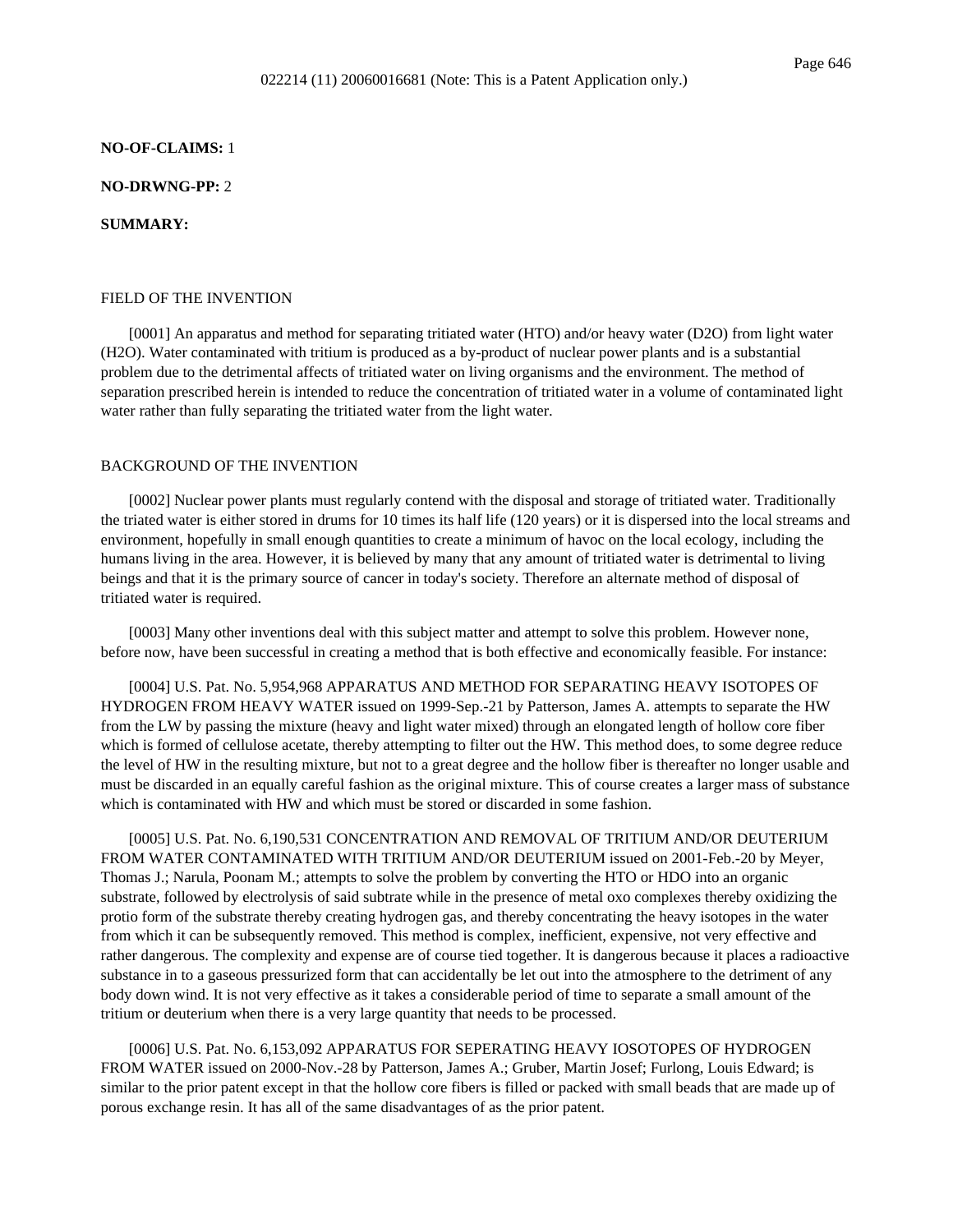[0007] U.S. Pat. No. 6,203,483 METHOD FOR SOLVENT EXTRACTION WITH NEAR-EQUAL DENSITY SOLUTIONS issued on 2001-Mar.-20 by Birdwell, Joseph F.; Randolph, John D.; Singh, S. Paul; is a method for the separation of liquids of near equal density using a modified centrifugal contractor with a means for creating a pressure differential between the inside of the rotor and the heavy phase solution outlet. This separation method will not separate heavy and light water, as when they are in the aqueous state their density is exactly the same.

[0008] U.S. Pat. No. 5,858,199 APPARATUS AND METHOD FOR ELECTROCORIOLYSIS THE SEPARATION OF IONIC SUBSTANCES FROM LIQUIDS BY ELECTROMIGRATION AND CORIOLIS FORCE issued on 1999-Jan.-12 by Hanak, Joseph J. is a method for separating ionizable compounds out of liquids, such as water, through the use of electromigration (electrolytic or electrostatic increasing the weight of the ionized substances) and thereby separating out said substances through the use of the coriolis effect. This method has many similarities to the current invention in that it takes advantage of a natural process to increase the weight of a substance, which can then be more easily separated from the water. This method is of course ineffective for the separation of heavy water from light water in that the electrolytic and electrostatic affects only the chemical makeup of the mixture and does not affect the nuclear. It therefore is completely ineffective on a mixture of heavy and light water which when in an aqueous state act in the react in the same fashion to electricity.

[0009] U.S. Pat. No. 5,451,322 METHOD AND APPARATUS FOR TRITIATED WATER SEPARATION issued on 1995-Sep.-19 by Nelson, David A.; Duncan, James B.; Jensen, George A.; is a membrane method for separating heavy water from light water where the mixture is placed under pressured and forced through a polyphosphazene polymer based membrane. This method has the negative of being very expensive, very complicated (and therefore slow) and because the resulting reaction is exothermic can create a high-pressure system with all of its incumbent hazards.

[0010] U.S. Pat. No. 4,411,755 LASER-ASSISTED ISOTOPE SEPARATION OF TRITIUM issued on 1983-Oct.-25 by Herman, Irving P., Marling, Jack B. catalytically reacting the heavy light water mixture in an exchange reaction with XYD to produce XYT; irradiating said resulting mixture with a laser thereby dissociating the molecules to x+YT and then chemically separating the YT there from. It is costly, slow, and a high pressure system and as such is dangerous and very complicated requiring expensive equipment.

[0011] The subject matter of Tritium Isotope Separation is discussed more fully in Dr. Gheorge Vasaru's book on the subject, which is incorporated herein by reference. The book discusses all of the above methods and is considered to be compendium of all knowledge on the subject to date. It is of course hoped and believed that the subject patent will merit a further chapter in his next update on the subject.

[0012] Thus, there is a need for a method to effectively separate tritiated water from common water. Further, it is desirable that the method be energy efficient.

### SUMMARY OF THE INVENTION

[0013] The present invention employs melting points of common water and tritiated water or other types of heavy water. The tritiated water or other types of heavy water is frozen and allowed to separate within the common water mixture. The common water is then removed from the tritiated water or other types of heavy water.

[0014] The method involved is the simplest of methods and relies on the fact that tritiated water freezes at a different temperature than that of light water, i.e. the melting point of the tritiated water is higher than light water by 4.49 degrees Celsius. The present invention proposes an inverted conically-shaped collection chamber that is maintained at 4.49 degrees Celsius. Within the collection chamber a combination of tritiated water and common water is poured. The tritiated water freezes before the common water so while the tritiated water freezes alongside the interior of the collection chamber, the common water merely flows down the interior of the collection chamber because the collection chamber is not cold enough for the common water to freeze. The common water and any unfrozen tritiated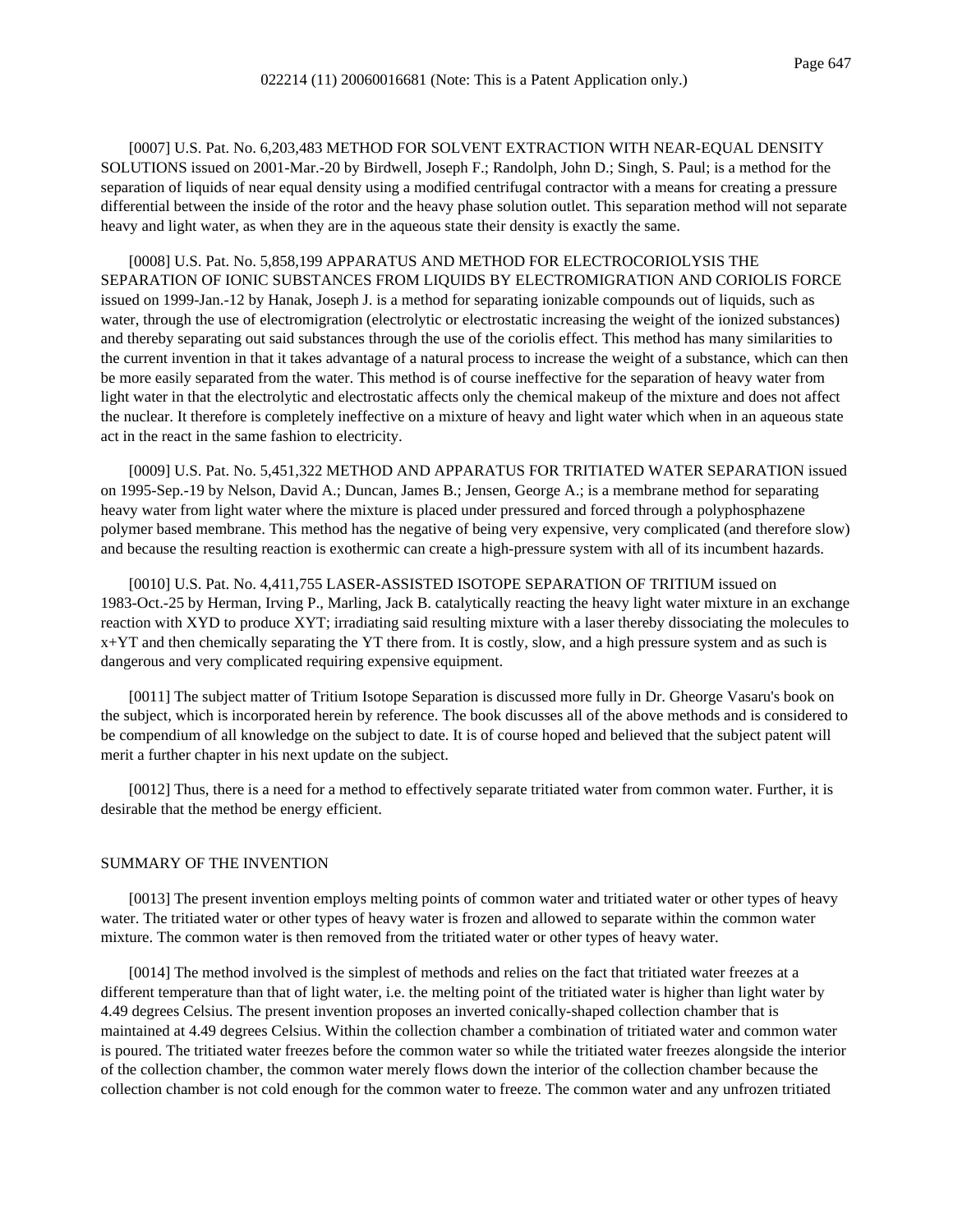water is then passed out of the collection chamber. Via a pump and/or other means, the common water and any unfrozen tritiated water is moved back to the top of the collection chamber. Next, the unfrozen tritiated water and common water are run through the collection chamber time after time in the fashion aforementioned, in repeated cycles, until most or all tritiated water remains frozen within the collection chamber.

[0015] The collection chamber can be warmed when removal of the tritated water is desired, such that the frozen tritiated water will simply melt and flow out the bottom of the collection chamber for disposal and/or storage.

#### **DRWDESC:**

#### BRIEF DESCRIPTION OF THE DRAWING

[0016] FIG. 1 shows the apparatus employed in the present invention.

#### **DETDESC:**

#### DETAILED DESCRIPTION

## Definitions

[0017] Heavy water--Where one of the hydrogen atoms in normal water has been replaced by a heavier isotope such as tritium in the case of tritiated water (HTO) or deuterated water (D2O). It is created in small quantities in nature when cosmic rays interact with nitrogen in the upper atmosphere. These rays interact with nitrogen (14N) or with deuterium (2H) and form tritium and carbon (12C). As these interactions happen in the upper atmosphere the tritium falls to earth in rainfall. It is created in large quantities in nuclear power plants when the inner ring of water being used as a coolant is bombarded with neutrons in a nuclear reactor or an accelerator.

[0018] Light Water--Normal water--H2O

[0019] Tritium--is a radioactive element. The tritium atom (3H) is unstable because it has two extra neutrons in its nucleus. These neutrons give tritium an excess amount of energy. Because of this, the atom will undergo a nuclear transformation or radioactive decay. In this, the atom emits two radiations: a beta particle (beta-), which is similar to an electron, and an anti-neutrino.

[0020] Deuterium--2H is a stable isotope of hydrogen. The nucleus of deuterium (called a deuteron) has one proton and one neutron, whereas a normal hydrogen nucleus just has one proton. Deuterium is also called heavy hydrogen.

[0021] Isotope--Isotopes are atoms of a chemical element whose nuclei have the same atomic number, Z, but different atomic weights, A.

[0022] The present invention has a collection chamber (10) which is maintained at a temperature of 4.49 degrees Celsius. In the preferred embodiment, a conventional refrigeration system is employed to maintain the collection chamber (10) at a constant temperature of 4.49 degrees Celsius. The interior of collection chamber (10) is hollow, such that, as shown in cross-section view FIG. 1, the walls (20) of collection chamber (10) provide a surface for anything poured in open top end (30) of collection chamber (10) to adhere to. The bottom end (40) of collection chamber (10) is also open.

[0023] A mixture of tritiated water and common water is deposited into open top end (30) and the tritiated water,